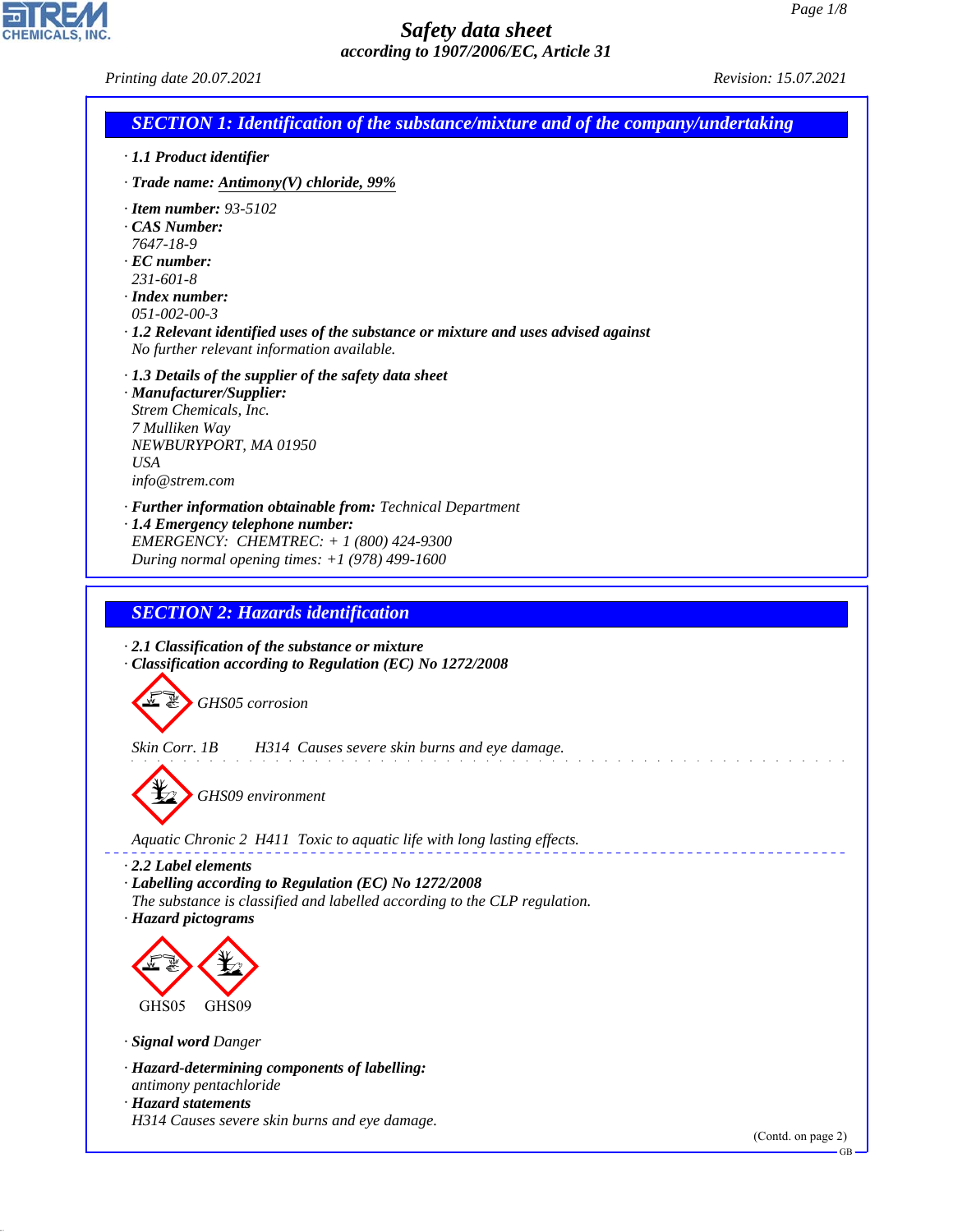*Printing date 20.07.2021 Revision: 15.07.2021*

**CHEMICALS, INC** 

*Trade name: Antimony(V) chloride, 99%*

|                            | (Contd. of page $1$ )                                                                                       |
|----------------------------|-------------------------------------------------------------------------------------------------------------|
|                            | H411 Toxic to aquatic life with long lasting effects.                                                       |
| · Precautionary statements |                                                                                                             |
| <i>P101</i>                | If medical advice is needed, have product container or label at hand.                                       |
| <i>P102</i>                | Keep out of reach of children.                                                                              |
| <i>P103</i>                | Read label before use.                                                                                      |
| P <sub>231</sub>           | Handle under inert gas.                                                                                     |
|                            | P303+P361+P353 IF ON SKIN (or hair): Take off immediately all contaminated clothing. Rinse skin with water/ |
|                            | shower.                                                                                                     |
|                            | P305+P351+P338 IF IN EYES: Rinse cautiously with water for several minutes. Remove contact lenses, if       |
|                            | present and easy to do. Continue rinsing.                                                                   |
| $P403 + P233$              | Store in a well-ventilated place. Keep container tightly closed.                                            |
| P422                       | Store contents under inert gas.                                                                             |
| <i>P501</i>                | Dispose of contents/container in accordance with local/regional/national/international                      |
|                            | regulations.                                                                                                |
| $\cdot$ 2.3 Other hazards  |                                                                                                             |

*· Results of PBT and vPvB assessment*

*· PBT: Not applicable.*

*· vPvB: Not applicable.*

# *SECTION 3: Composition/information on ingredients*

- *· 3.1 Chemical characterisation: Substances*
- *· CAS No. Description*
- *7647-18-9 antimony pentachloride*
- *· Identification number(s)*
- *· EC number: 231-601-8*
- *· Index number: 051-002-00-3*

#### *SECTION 4: First aid measures*

- *· 4.1 Description of first aid measures*
- *· General information: Immediately remove any clothing soiled by the product.*
- *· After inhalation: In case of unconsciousness place patient stably in side position for transportation.*
- *· After skin contact: Immediately wash with water and soap and rinse thoroughly.*
- *· After eye contact: Rinse opened eye for several minutes under running water. Then consult a doctor.*
- *· After swallowing: Drink plenty of water and provide fresh air. Call for a doctor immediately.*
- *· 4.2 Most important symptoms and effects, both acute and delayed No further relevant information available.*
- *· 4.3 Indication of any immediate medical attention and special treatment needed No further relevant information available.*

# *SECTION 5: Firefighting measures*

- *· 5.1 Extinguishing media*
- *· Suitable extinguishing agents: Use fire extinguishing methods suitable to surrounding conditions.*
- *· 5.2 Special hazards arising from the substance or mixture*
- *During heating or in case of fire poisonous gases are produced.*
- *· 5.3 Advice for firefighters*

44.1.1

*· Protective equipment: Mouth respiratory protective device.*

(Contd. on page 3)

GB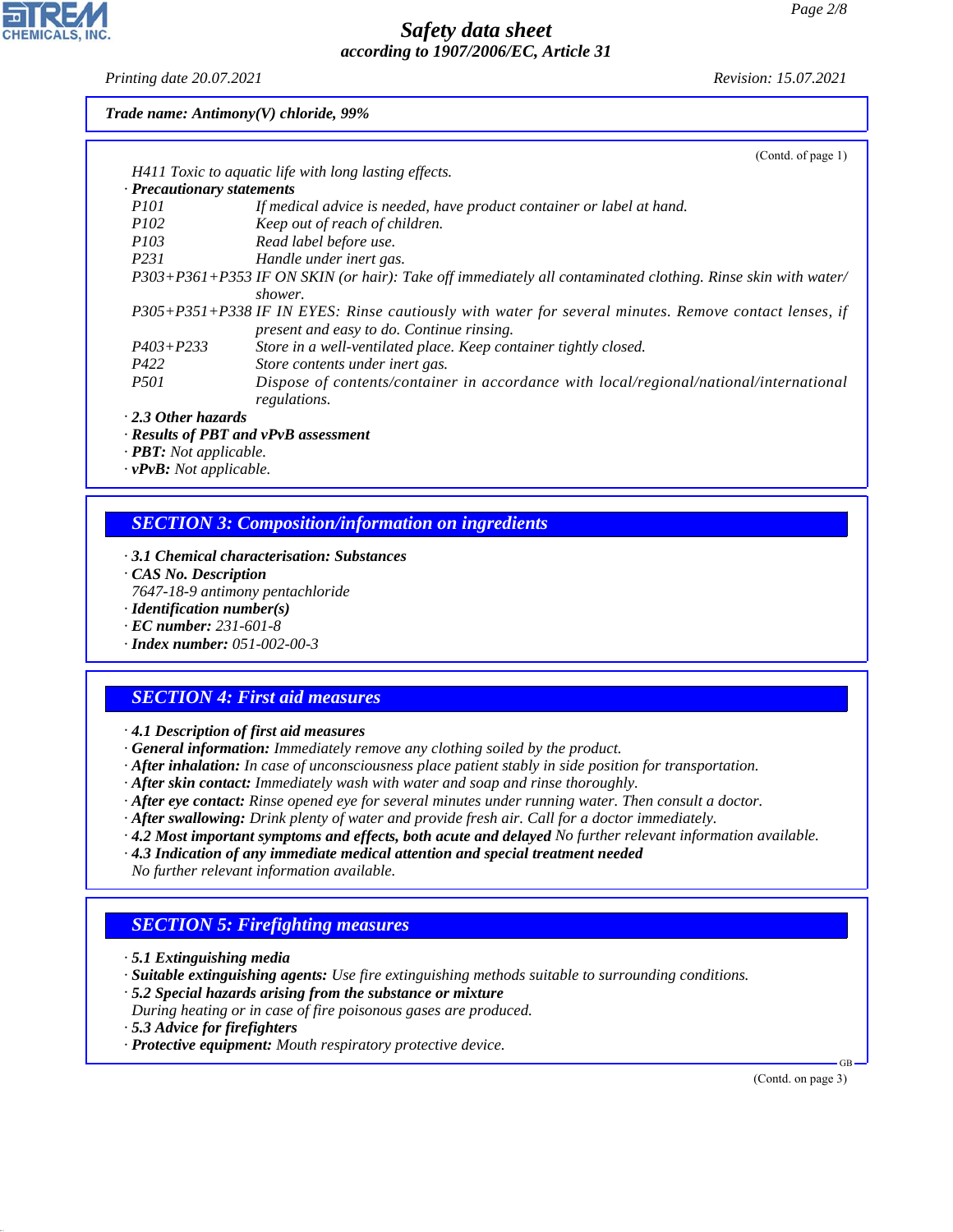*Printing date 20.07.2021 Revision: 15.07.2021*

*Trade name: Antimony(V) chloride, 99%*

(Contd. of page 2)

#### *SECTION 6: Accidental release measures*

*· 6.1 Personal precautions, protective equipment and emergency procedures Mount respiratory protective device.*

*Wear protective equipment. Keep unprotected persons away.*

- *· 6.2 Environmental precautions: Do not allow product to reach sewage system or any water course. Inform respective authorities in case of seepage into water course or sewage system. · 6.3 Methods and material for containment and cleaning up: Absorb with liquid-binding material (sand, diatomite, acid binders, universal binders, sawdust). Use neutralising agent. Dispose contaminated material as waste according to item 13. Ensure adequate ventilation. · 6.4 Reference to other sections*
- *See Section 7 for information on safe handling. See Section 8 for information on personal protection equipment. See Section 13 for disposal information.*

#### *SECTION 7: Handling and storage*

*· 7.1 Precautions for safe handling*

*Ensure good ventilation/exhaustion at the workplace. Open and handle receptacle with care. Prevent formation of aerosols.*

*· Information about fire - and explosion protection: Keep respiratory protective device available.*

*· 7.2 Conditions for safe storage, including any incompatibilities*

*· Storage:*

- *· Requirements to be met by storerooms and receptacles: No special requirements.*
- *· Information about storage in one common storage facility: Not required.*
- *· Further information about storage conditions:*

*Keep container tightly sealed.*

*Store in cool, dry conditions in well sealed receptacles.*

*· 7.3 Specific end use(s) No further relevant information available.*

#### *SECTION 8: Exposure controls/personal protection*

*· Additional information about design of technical facilities: No further data; see item 7.*

*· 8.1 Control parameters*

*· Ingredients with limit values that require monitoring at the workplace:*

*7647-18-9 antimony pentachloride*

*WEL Long-term value: 0.5 mg/m³ as Sb*

*· Additional information: The lists valid during the making were used as basis.*

*· 8.2 Exposure controls*

44.1.1

- *· Personal protective equipment:*
- *· General protective and hygienic measures: Keep away from foodstuffs, beverages and feed. Immediately remove all soiled and contaminated clothing Wash hands before breaks and at the end of work.*

(Contd. on page 4)

GB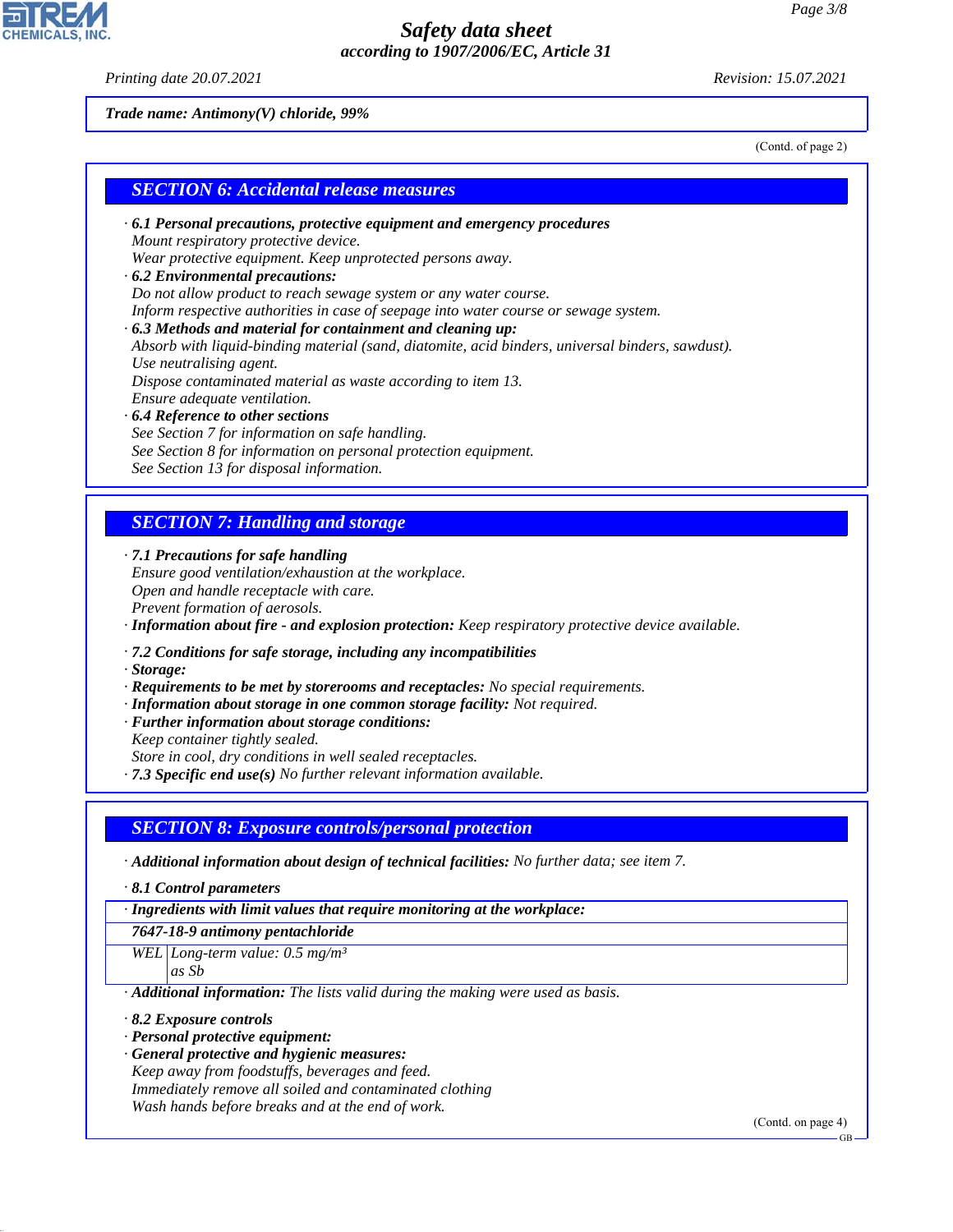*Printing date 20.07.2021 Revision: 15.07.2021*

**CHEMICALS.** 

(Contd. of page 3)

#### *Trade name: Antimony(V) chloride, 99%*

*Avoid contact with the eyes and skin.*

- *· Respiratory protection:*
- *In case of brief exposure or low pollution use respiratory filter device. In case of intensive or longer exposure use self-contained respiratory protective device.*
- *· Protection of hands:*



\_S*Protective gloves*

*The glove material has to be impermeable and resistant to the product/ the substance/ the preparation. Due to missing tests no recommendation to the glove material can be given for the product/ the preparation/ the chemical mixture.*

*Selection of the glove material on consideration of the penetration times, rates of diffusion and the degradation · Material of gloves*

*The selection of the suitable gloves does not only depend on the material, but also on further marks of quality and varies from manufacturer to manufacturer.*

*· Penetration time of glove material*

*The exact break through time has to be found out by the manufacturer of the protective gloves and has to be observed.*

*· Eye protection:*



44.1.1

\_R*Tightly sealed goggles*

| .9.1 Information on basic physical and chemical properties |                                               |
|------------------------------------------------------------|-----------------------------------------------|
| <b>General Information</b>                                 |                                               |
| $\cdot$ Appearance:                                        |                                               |
| Form:                                                      | Liquid                                        |
| Colour:                                                    | Yellowish                                     |
| $\cdot$ Odour:                                             | Pungent                                       |
| · Odour threshold:                                         | Not determined.                               |
| $\cdot$ pH-value:                                          | Not determined.                               |
| $\cdot$ Change in condition                                |                                               |
| <b>Melting point/freezing point:</b>                       | 2.8 °C                                        |
| Initial boiling point and boiling range: $79 °C$           |                                               |
| $\cdot$ Flash point:                                       | Not applicable.                               |
| $\cdot$ Flammability (solid, gas):                         | Not determined.                               |
| · Ignition temperature:                                    |                                               |
| Decomposition temperature:                                 | Not determined.                               |
| $\cdot$ Auto-ignition temperature:                         | Not determined.                               |
| $\cdot$ Explosive properties:                              | Product does not present an explosion hazard. |
| · Explosion limits:                                        |                                               |
| Lower:                                                     | Not determined.                               |
| Upper:                                                     | Not determined.                               |
| · Vapour pressure:                                         | Not determined.                               |
| $\cdot$ Density at 20 $\textdegree$ C:                     | 2.336 $g/cm^3$                                |
| · Relative density                                         | Not determined.                               |
| · Vapour density                                           | Not determined.                               |
|                                                            | (Contd. on page 5)                            |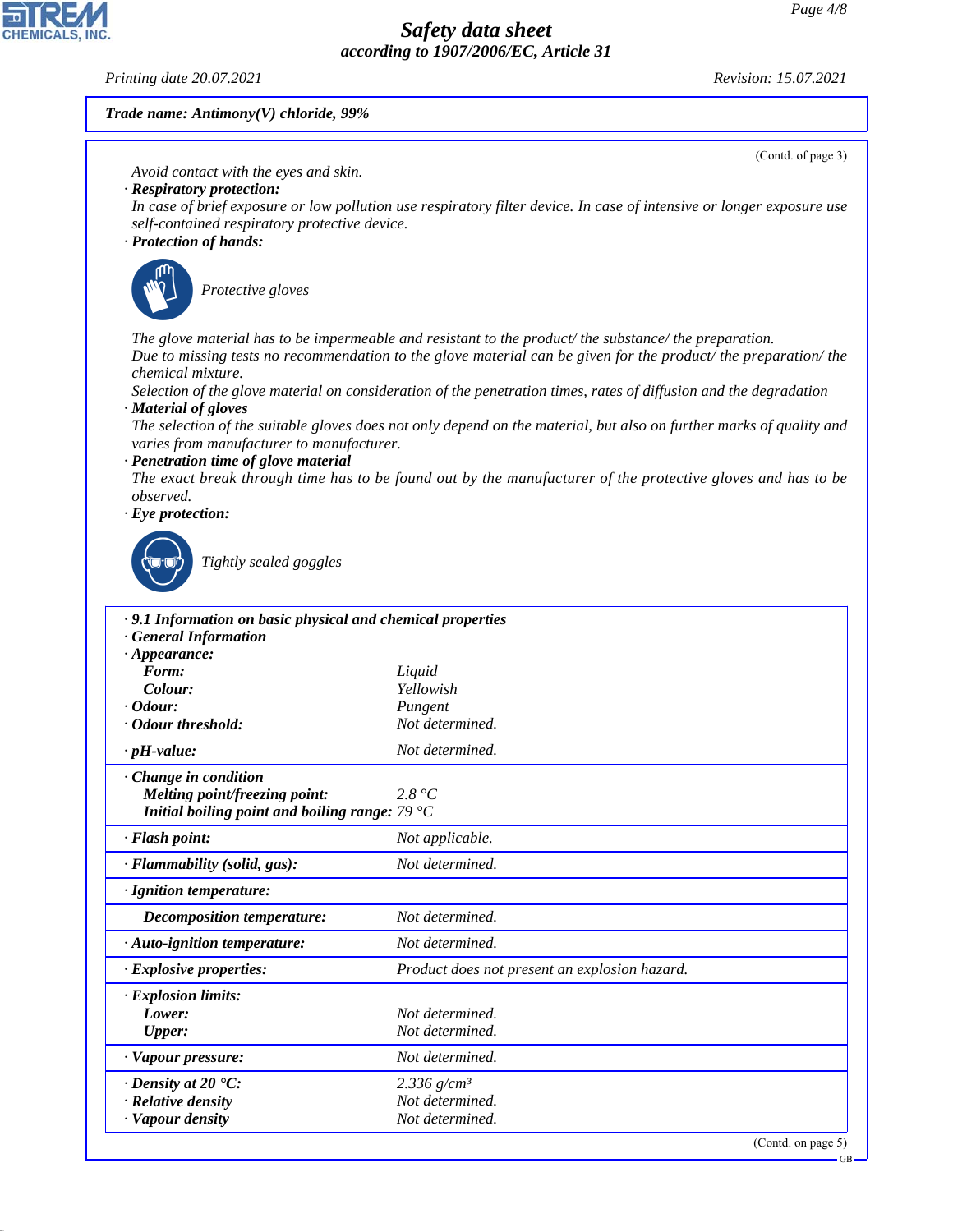*Printing date 20.07.2021 Revision: 15.07.2021*

*Trade name: Antimony(V) chloride, 99%*

|                                                    | (Contd. of page 4)                         |
|----------------------------------------------------|--------------------------------------------|
| $\cdot$ Evaporation rate                           | Not determined.                            |
| $\cdot$ Solubility in / Miscibility with<br>water: | Not miscible or difficult to mix.          |
| $\cdot$ Partition coefficient: n-octanol/water:    | Not determined.                            |
| · Viscosity:                                       |                                            |
| Dynamic:                                           | Not determined.                            |
| Kinematic:                                         | Not determined.                            |
| · Solvent content:                                 |                                            |
| Organic solvents:                                  | $0.0\%$                                    |
| $VOC$ (EC)                                         | $0.00\%$                                   |
| .9.2 Other information                             | No further relevant information available. |

# *SECTION 10: Stability and reactivity*

*· 10.1 Reactivity No further relevant information available.*

- *· 10.2 Chemical stability*
- *· Thermal decomposition / conditions to be avoided: No decomposition if used according to specifications.*
- *· 10.3 Possibility of hazardous reactions No dangerous reactions known.*
- *· 10.4 Conditions to avoid No further relevant information available.*
- *· 10.5 Incompatible materials: No further relevant information available.*
- *· 10.6 Hazardous decomposition products: No dangerous decomposition products known.*

# *SECTION 11: Toxicological information*

*· 11.1 Information on toxicological effects*

*· Acute toxicity Based on available data, the classification criteria are not met.*

#### *· LD/LC50 values relevant for classification:*

*7647-18-9 antimony pentachloride*

*Oral LD50 1115 mg/kg (rat)*

*Inhalative LC50/4 h 0.62 mg/l (rat)*

#### *· Primary irritant effect:*

44.1.1

*· Skin corrosion/irritation*

*Causes severe skin burns and eye damage.*

- *· Serious eye damage/irritation*
- *Causes severe skin burns and eye damage.*
- *· Respiratory or skin sensitisation Based on available data, the classification criteria are not met.*
- *· CMR effects (carcinogenity, mutagenicity and toxicity for reproduction)*
- *· Germ cell mutagenicity Based on available data, the classification criteria are not met.*
- *· Carcinogenicity Based on available data, the classification criteria are not met.*
- *· Reproductive toxicity Based on available data, the classification criteria are not met.*
- *· STOT-single exposure Based on available data, the classification criteria are not met.*
- *· STOT-repeated exposure Based on available data, the classification criteria are not met.*
- *· Aspiration hazard Based on available data, the classification criteria are not met.*

(Contd. on page 6)

GB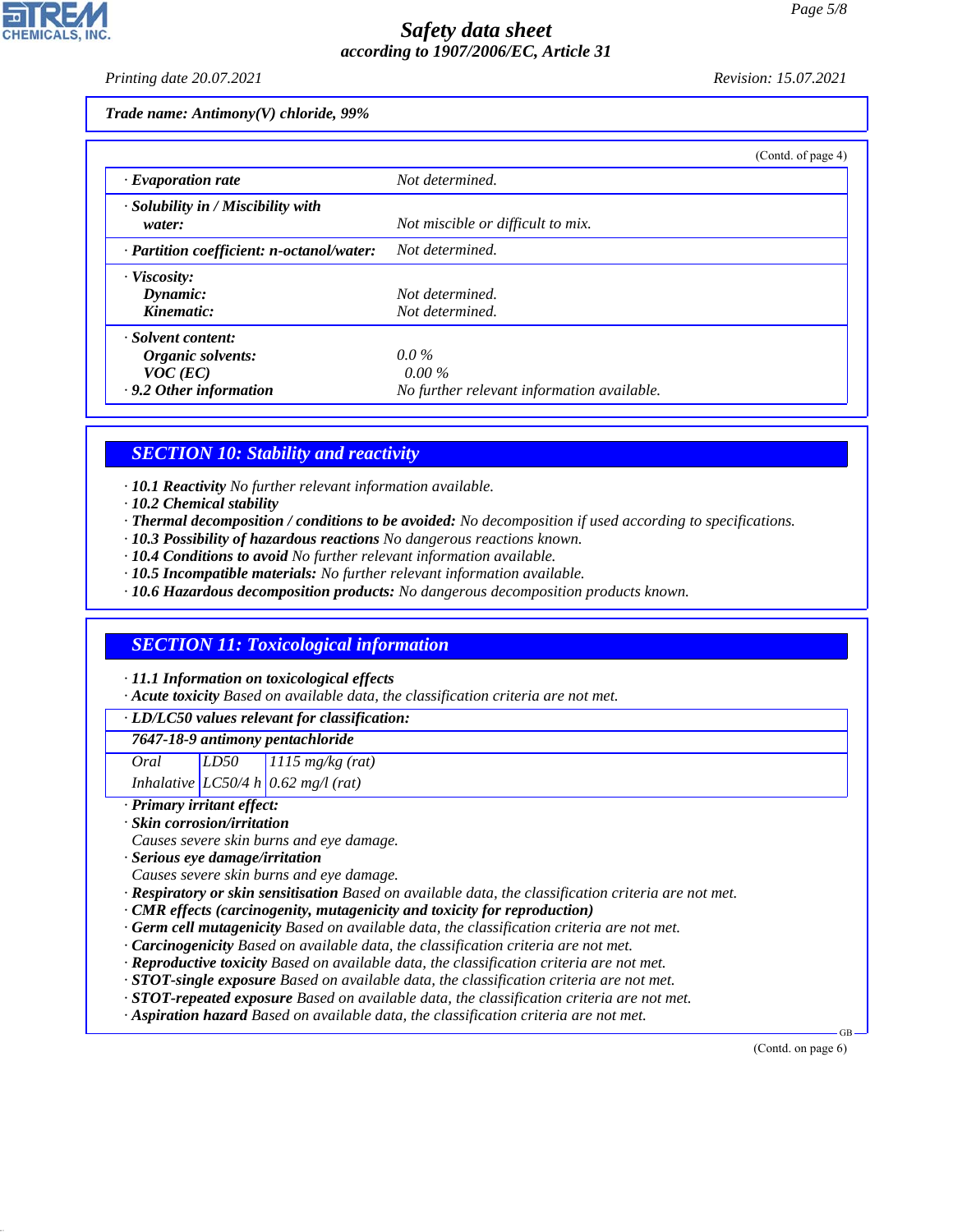*Printing date 20.07.2021 Revision: 15.07.2021*

*Trade name: Antimony(V) chloride, 99%*

(Contd. of page 5)

#### *SECTION 12: Ecological information*

- *· 12.1 Toxicity*
- *· Aquatic toxicity: No further relevant information available.*
- *· 12.2 Persistence and degradability No further relevant information available.*
- *· 12.3 Bioaccumulative potential No further relevant information available.*
- *· 12.4 Mobility in soil No further relevant information available.*
- *· Ecotoxical effects:*
- *· Remark: Toxic for fish*
- *· Additional ecological information:*
- *· General notes:*

*Must not reach sewage water or drainage ditch undiluted or unneutralised. Also poisonous for fish and plankton in water bodies. Toxic for aquatic organisms*

- *· 12.5 Results of PBT and vPvB assessment*
- *· PBT: Not applicable.*
- *· vPvB: Not applicable.*
- *· 12.6 Other adverse effects No further relevant information available.*

#### *SECTION 13: Disposal considerations*

*· 13.1 Waste treatment methods*

*· Recommendation*

*Must not be disposed together with household garbage. Do not allow product to reach sewage system.*

*· Uncleaned packaging:*

*· Recommendation: Disposal must be made according to official regulations.*

| $\cdot$ 14.1 UN-Number                    |                                     |
|-------------------------------------------|-------------------------------------|
| ADR, IMDG, IATA                           | <i>UN1730</i>                       |
| $\cdot$ 14.2 UN proper shipping name      |                                     |
| $\cdot$ ADR                               | 1730 ANTIMONY PENTACHLORIDE, LIQUID |
| $\cdot$ IMDG, IATA                        | ANTIMONY PENTACHLORIDE, LIQUID      |
|                                           |                                     |
| $\cdot$ 14.3 Transport hazard class(es)   |                                     |
| ADR, IMDG, IATA                           |                                     |
| · Class                                   | 8 Corrosive substances.             |
|                                           |                                     |
| $\cdot$ <i>Label</i>                      | 8                                   |
| · 14.4 Packing group                      |                                     |
| · ADR, IMDG, IATA                         | II                                  |
| · 14.5 Environmental hazards:             |                                     |
| · Marine pollutant:                       | N <sub>O</sub>                      |
| $\cdot$ 14.6 Special precautions for user | Warning: Corrosive substances.      |
|                                           |                                     |



44.1.1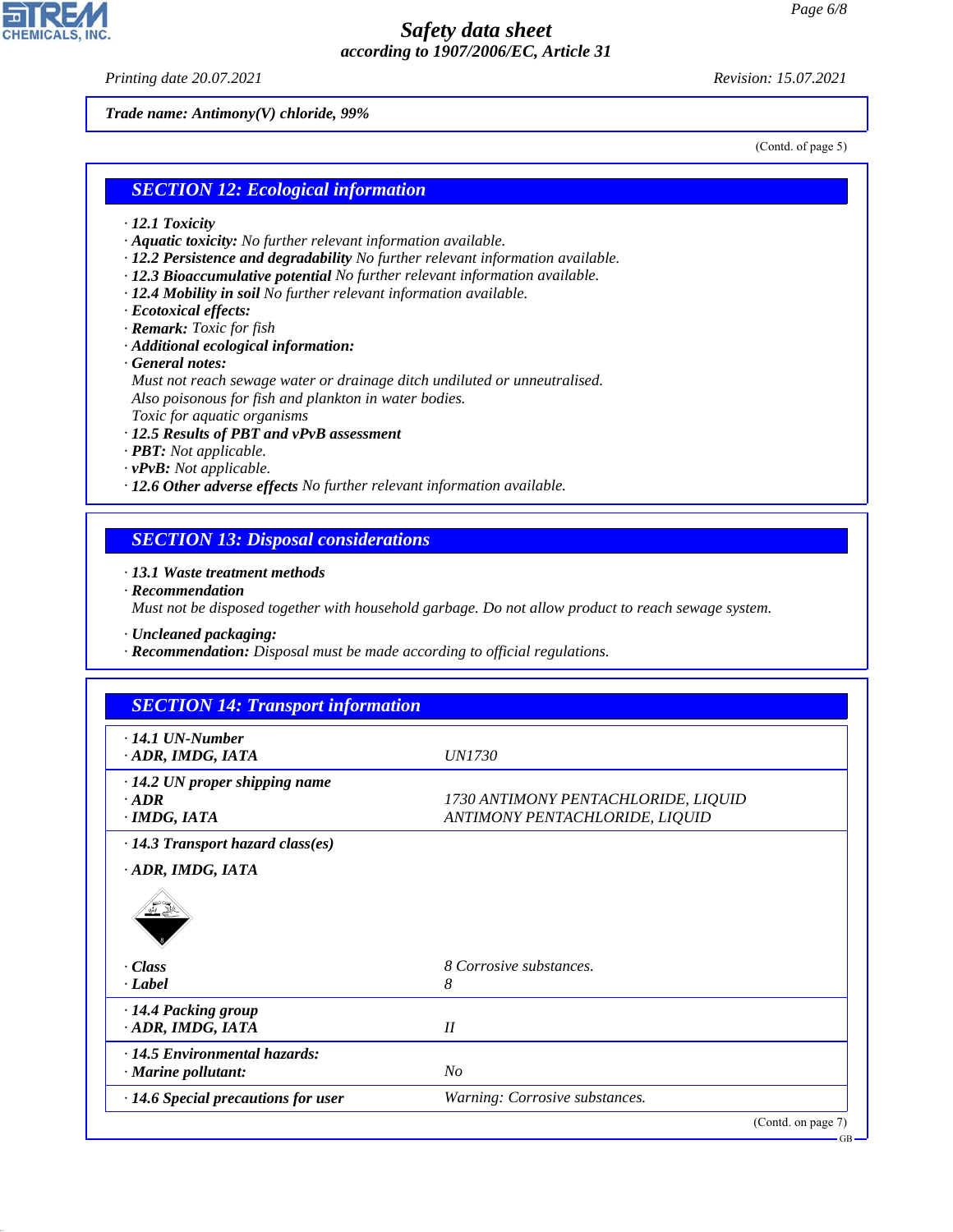*Printing date 20.07.2021 Revision: 15.07.2021*

*Trade name: Antimony(V) chloride, 99%*

|                                                   | (Contd. of page 6)                               |
|---------------------------------------------------|--------------------------------------------------|
| · Danger code (Kemler):                           | <i>X80</i>                                       |
| · Segregation groups                              | Acids                                            |
| · Stowage Category                                | E                                                |
| · Stowage Code                                    | SW2 Clear of living quarters.                    |
| · 14.7 Transport in bulk according to Annex II of |                                                  |
| <b>Marpol and the IBC Code</b>                    | Not applicable.                                  |
| · Transport/Additional information:               |                                                  |
| $-ADR$                                            |                                                  |
| $\cdot$ Limited quantities (LQ)                   | II.                                              |
| $\cdot$ Excepted quantities (EQ)                  | Code: E2                                         |
|                                                   | Maximum net quantity per inner packaging: 30 ml  |
|                                                   | Maximum net quantity per outer packaging: 500 ml |
| · Transport category                              | 2                                                |
| · Tunnel restriction code                         | E                                                |
| $\cdot$ IMDG                                      |                                                  |
| $\cdot$ Limited quantities (LQ)                   | II.                                              |
| $\cdot$ Excepted quantities (EQ)                  | Code: E2                                         |
|                                                   | Maximum net quantity per inner packaging: 30 ml  |
|                                                   | Maximum net quantity per outer packaging: 500 ml |
| · UN "Model Regulation":                          | UN 1730 ANTIMONY PENTACHLORIDE, LIQUID, 8, II    |

#### *SECTION 15: Regulatory information*

*· 15.1 Safety, health and environmental regulations/legislation specific for the substance or mixture*

- *· Directive 2012/18/EU*
- *· Named dangerous substances ANNEX I Substance is not listed.*
- *· Seveso category E2 Hazardous to the Aquatic Environment*
- *· Qualifying quantity (tonnes) for the application of lower-tier requirements 200 t*
- *· Qualifying quantity (tonnes) for the application of upper-tier requirements 500 t*
- *· REGULATION (EC) No 1907/2006 ANNEX XVII Conditions of restriction: 3*
- *· 15.2 Chemical safety assessment: A Chemical Safety Assessment has not been carried out.*

#### *SECTION 16: Other information*

*This information is based on our present knowledge. However, this shall not constitute a guarantee for any specific product features and shall not establish a legally valid contractual relationship.*

- *· Department issuing SDS: Technical Department.*
- *· Contact: Technical Director*
- *· Abbreviations and acronyms:*

*ADR: Accord européen sur le transport des marchandises dangereuses par Route (European Agreement concerning the International Carriage of Dangerous Goods by Road)*

- *IMDG: International Maritime Code for Dangerous Goods*
- *IATA: International Air Transport Association*
- *GHS: Globally Harmonised System of Classification and Labelling of Chemicals*
- *EINECS: European Inventory of Existing Commercial Chemical Substances*
- *CAS: Chemical Abstracts Service (division of the American Chemical Society) VOC: Volatile Organic Compounds (USA, EU)*
- *LC50: Lethal concentration, 50 percent*
- *LD50: Lethal dose, 50 percent*

44.1.1

- *PBT: Persistent, Bioaccumulative and Toxic*
- *vPvB: very Persistent and very Bioaccumulative*

(Contd. on page 8)

GB